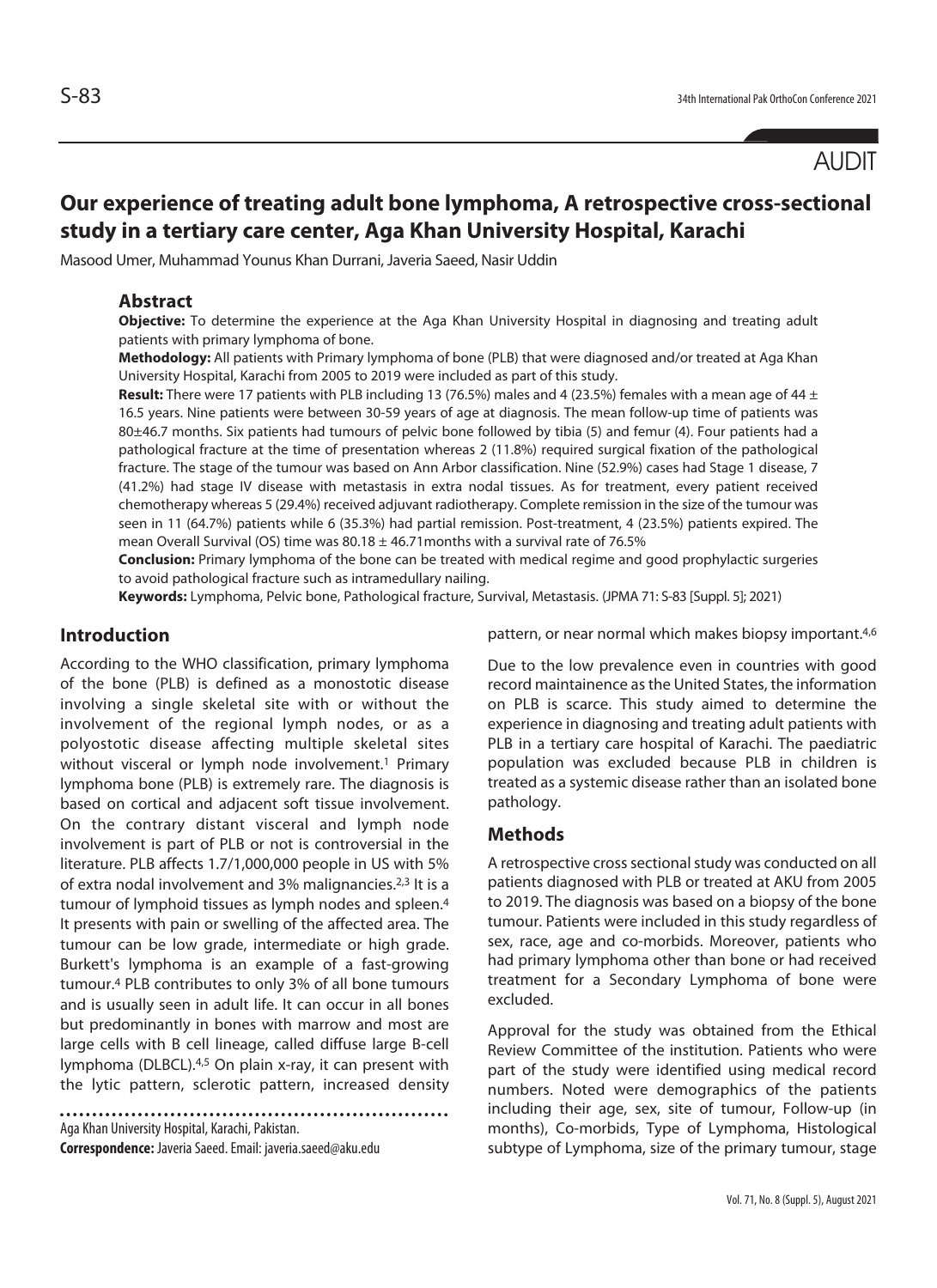of cancer, involved bone, presence of extra-lymphatic spread, pathological fracture, modality of treatment including Chemotherapy, Radiotherapy, Immunotherapy and surgery, type of remission, number of relapses, size of tumour after treatment (in case of incomplete remission) and post-chemotherapy complications. The collected data was analysed using Statistical Package for Social Sciences v. 21 (SPSS). Means and frequency were calculated along with survival analysis using the Kaplan-Meier test.

## **Results**

Medical records of 17 patients with PLB were reviewed. There were 13 (76.5%) males and 4 (23.5%) females with a mean age of 44±16.5 years. Out of which 4 (23.5%) patients were less than 30 years of age, 9 (53%) patients were between 30-59 years and 4 (23.5%) were equal to or above 60 years of age at diagnosis. The mean follow-up time was 80±46.7 (8-184) months.

Some patients had comorbids along with the tumour in which 2 (11.8%) patients had Diabetes Mellitus type 2 and 2 had hypertension. Hepatitis B, Gilberts syndrome, and ischaemic heart disease were seen in only 1 (5.9%) case each. All the patients had non-Hodgkin lymphoma DLBCL type.

Most of the patients had a tumour in the Pelvic bones followed by the femur, tibia, radius, and scapula (Figure-1). Lesion on kidneys on PET- CT was seen in 3 (17.6%) cases,



**Figure-1:** Bone tumor sites in patients of Bone lymphoma.



**Figure-2:** Overall survival curve of patients.

2 (11.8%) had a lesion in the liver on PET CT, 3 (17.6%) presented with distant metastasis, and the remaining 9 (52.9%) had solitary bone lesions with no skipped or distant lesions on PET CT. Pathological fractures were noted in 4 (23.5%) cases at the site of the lesion. Surgical fixation of the pathological fracture was required in only 2 (11.8%) patients.

The staging of the tumour was based on Ann Arbor classification7 Stage 1 disease was seen in 9 (52.9%) patients; 7 patients (41.2%) had stage IV disease with metastasis in extranodal tissues. One (5.9%) patient had stage II disease. As for treatment, every patient received chemotherapy: 16(94.1%) received RCHOP (Rituximab, Cyclophosphamide, Doxorubicin, Vincristine, and Prednisolone), 3 (17.6%) received a high dose (Methotrexate) MTX along with RCHOP regime, 1 (5.9%) was given RDHAP (Rituximab, Dexamethasone, cytarabine, and Cisplatin). Five (29.4%) patients returned with febrile neutropenia for which chemotherapy was stopped and treatment was given. One (5.9%) patient each presented with acute gastroenteritis and oral thrush whereas 10(58.8%) patients tolerated chemotherapy well.

Five (29.4%) patients received radiotherapy. Complete remission in the size of the tumour was observed in 11 (64.7%) patients with 6 (35.3%) having partial remission. Multiple relapses in the course of treatment were encountered in 4(23.5%) patients. Out of 17 patients, 4 (23.5%) expired, making the overall survival rate of 76.5% with a median time of 144.6 months (SEM 16.70) (Figure-2).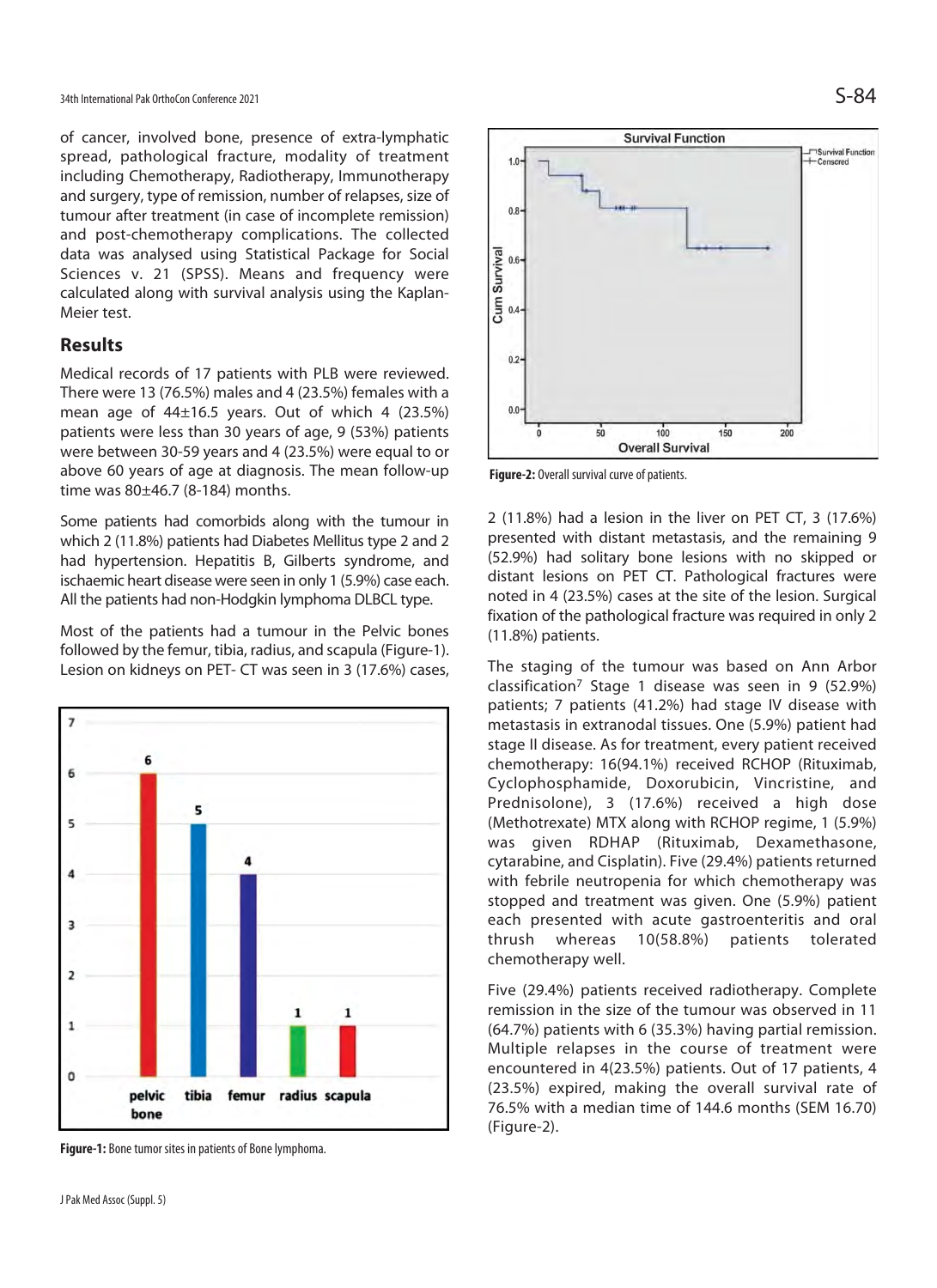## **Discussion**

Primary bone lymphoma (PLB) is extremely rare presenting with pain and swelling on the affected area.<sup>2</sup> The current study was carried out to share our experience of patients with PLB on their diagnosis and treatment. To our knowledge, this is the largest study done in the subcontinent (Pakistan, India, and Bangladesh) which discusses the patients with the disease and their prognosis. Even the Surveillance, Epidemiology, and End Results (SEER) database of the US does not include the data regarding the effect of chemotherapy on these patients.2 The principle to treat PLB is far different from sarcomas.<sup>3</sup> In recent times much progress has been made to diagnose and stage the disease by using PET CT. This provides the anatomical and physiologic activities of the lesion. But still, no significant change in the incidence and overall survival has been noted. This supports the need to prospectively conduct a study at a multicenter and multinational level.2,5 Jacob et.al, also commented on the fact that appendicular tumour site is a predictor of survival compared to axial locations but some studies (which they describe in their publication) have different observations due to confounding factors.2 Differential diagnoses of such lesions include Ewing's sarcoma and osteosarcoma.<sup>3,4</sup> According to the literature, PLB occurs most commonly in the femur followed by the pelvis. On the contrary in Japan, pelvis is the most common site. PLB shows a variety of presentations on plain X-ray. The X-ray of a patient of our series, who presented with a lesion in the right sacroiliac joint, showed patchy increased density along the right sacroiliac joint (Figure-3). In our study also,



**Figure-3:** X-ray Pelvis of our patient showing Patchy increased density noted along the right sacroiliac joint.

most of the cases were of pelvic bone followed by tibia and femur. In PLB patients mostly present with pain (80- 95%), swelling in 30-40%, and pathological fracture in 10- 15%.9,10 The time between the disease onset and presentation to the clinic is generally short (8 months).8 Also, lymphoma in bones can develop around prosthetic devices especially anaplastic large cell lymphomas (ALCL) which present with swelling and erythema at the surgical site a few years after implant surgery.10 According to the literature, the median age of diagnosis of PLB is 45-60 years while our patients mean age was 44 years which is consistent with international data. For this reason patients presenting with pain or swelling should be advised plain X-ray to detect the lesion. In case a lesion is noted, MRI should be performed which is the gold standard for diagnosis of PLB. If PLB is in the bone with local extension of the lesion, PET CT is recommended for staging.5,8,11 In MRI more specific characteristics of PLB are present as compared to the plain X-ray film.6 For staging Ann Arbour system7 is used. Furthermore, metastatic workup and biopsy are done to know the nature of the disease and exclude other differentials, some studies suggest doing anchored multiplex PCR. Seven patients in the presented series showed metastatic disease. Bone tumours cannot be dealt with under the care of a single specialty. A multidisciplinary approach is recommended and at our center, such cases are discussed in Tumour Boards where orthopaedic oncological surgeons, medical and radio-oncologist specialists offer their expert opinion for the various treatment choices. The factors under consideration include age, socioeconomic factors, and marital status. Age is an important predictor of survival which could be due to the ability to endure chemotherapy and lesser comorbidities play a significant role in giving treatment options to the patients. Higher socioeconomic and married patients also show a better prognosis when compared to their counterparts.2 The first choice and evidence based treatment for DLBCL is cyclophosphamide, doxorubicin, vincristine, and prednisone (CHOP) plus etoposide. This has shown complete remission. Immunotherapy with rituximab (R-CHOP) is not well established in literature because most of the data is from the time when rituximab was not available in the market.4,6 Similarly, offering radiotherapy is controversial and can be on case based need, still further clinical trials are needed to prove its efficacy.<sup>8</sup> It is also recommended that immunotherapy should be given before radiotherapy and currently R-CHOP is the first line treatment for PLB.11 If PLB is in a weight bearing bone then weight bearing limitations should be placed or the patient should be in protected weight bearing to prevent a fracture. At our institute the patients are discussed in